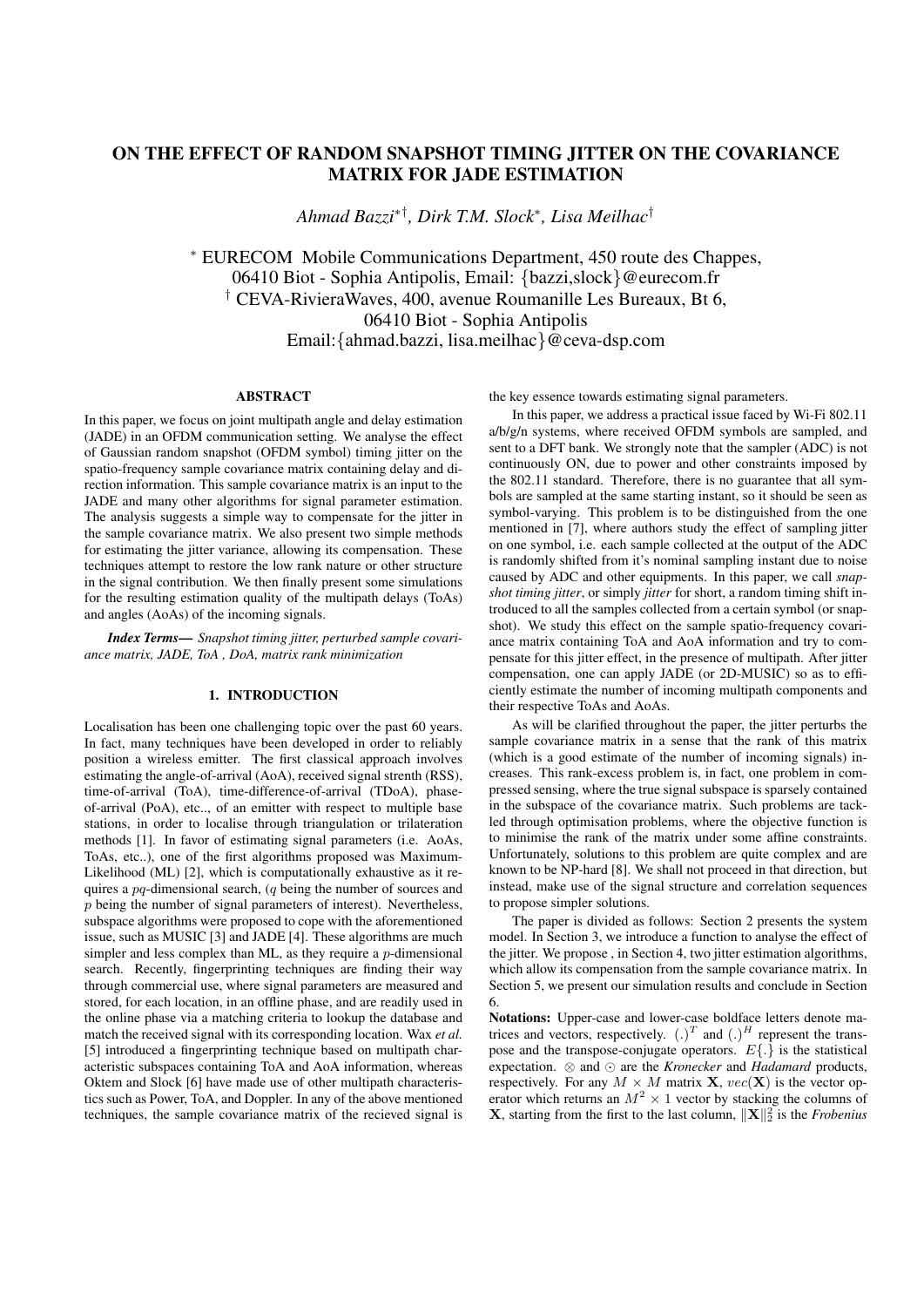norm of **X**, and  $\mathbf{X}^{\langle i,j\rangle}$  is the  $(i,j)^{th}$  entry of **X**.  $|z|$  is the magnitude of  $z \in \mathbb{C}$ .

## 2. SYSTEM MODEL

Consider an OFDM symbol  $s(t)$  composed of M subcarriers and centered at a carrier frequency  $f_c$ , impinging an antenna array of  $N$  antennas via  $q$  multipath components, each arriving at different AoAs  $\{\theta_i\}_{i=1}^q$  and ToAs  $\{\tau_i\}_{i=1}^q$ . In baseband, we could write the  $l^{th}$  received OFDM symbol at the  $n^{th}$  antenna as:

$$
r_n^{(l)}(t) = \sum_{i=1}^q \gamma_i^{(l)} a_n(\theta_i) s(t - \tau_i) + n_n^{(l)}(t)
$$
 (1)

where

$$
s(t) = \begin{cases} \sum_{m=0}^{M-1} b_m e^{j2\pi m \Delta_f t} & \text{if } t \in [0, T] \\ 0 & \text{elsewhere} \end{cases}
$$
 (2)

where  $T = \frac{1}{\Delta_f}$  is the OFDM symbol duration,  $\Delta_f$  is the subcarrier spacing,  $b_m$  is the modulated symbol onto the  $m^{th}$  subcarrier,  $a_n(\theta)$  is the  $n^{th}$  antenna response to an incoming signal at angle θ. The form of  $a_n(θ)$  depends on the array geometry.  $\gamma_i^{(l)}$  is the complex coefficient of the  $i^{th}$  multipath component; Note that under the slow fading assumption,  $\gamma_i^{(l)}$  changes from symbol to symbol and not within a symbol, thus the superscript  $(l)$  without any time dependency.  $n_n^{(l)}(t)$  is additive Gaussian noise of zero mean and variance  $\sigma^2$ , assumed to be white over space, time, and symbols; we also assume that the noise is independent from the signal and the multipath coefficients.

We are now ready to address the *jitter* issue. Plugging (2) in (1) and sampling  $r_n^{(l)}(t)$  at regular intervals of  $k \triangleq k \frac{T}{M} + \delta^{(l)} + t_0$ , we get  $r_{n,k}^{(l)} \triangleq r_n^{(l)} (k \frac{T}{M} + \delta^{(l)} + t_0)$  as:

$$
r_{n,k}^{(l)} = \sum_{i=1}^{q} \sum_{m=0}^{M-1} b_m e^{j2\pi \frac{km}{M}} e^{j2\pi m \Delta_f (\delta^{(l)} + t_0 - \tau_i)} \gamma_i^{(l)} a_n(\theta_i) + n_{n,k}^{(l)}
$$
(3)

Collecting  $M$  samples, we can apply an  $M$ -point DFT, so observing the  $m^{th}$  subcarrier at the  $n^{th}$  antenna, and denoting  $\overline{\delta}^{(l)} = t_0 + \delta^{(l)}$ we get:

$$
R_{n,m}^{(l)} = \sum_{k=0}^{M-1} r_{n,k}^{(l)} e^{-j2\pi m \frac{k}{M}}
$$
  
=  $b_m e^{j2\pi m \Delta_f \overline{\delta}^{(l)}} \sum_{i=1}^{q} \gamma_i^{(l)} a_n(\theta_i) e^{-j2\pi m \Delta_f \tau_i} + N_{n,m}^{(l)}$  (4)

We claim that the transmitted OFDM symbol  $s(t)$  is a preamble field of the Wi-Fi 802.11 frame, thus prior knowledge of the modulated symbols  ${b_m}_{m=0}^{M-1}$  is a valid assupmtion, since this stream of symbols (each at it's corresponding sub-carrier) are repeated in each OFDM symbol placed at the beginning of the Wi-Fi frame for channel estimation and frequency offset purposes. Therefore, at each OFDM symbol reception, we compensate for all such symbols (multiplying by  $\frac{b_m^*}{|b_m|^2}$  and hence omit  $b_m$  from (4). Re-writing (4) in a compact matrix form, we have:

$$
\tilde{\mathbf{x}}^{(l)} = \mathbf{C}^{(l)} \mathbf{A} \boldsymbol{\gamma}^{(l)} + \mathbf{n}^{(l)}, l = 1 \dots L \tag{5}
$$

where  $\tilde{\mathbf{x}}^{(l)}$  and  $\mathbf{n}^{(l)}$  are  $MN \times 1$  vectors

$$
\tilde{\mathbf{x}}^{(l)} = vec\{\mathbf{R}\}, \qquad \mathbf{R}^{\langle m,n\rangle} = R_{n,m}^{(l)} \tag{6}
$$

$$
\mathbf{n}^{(l)} = vec\{\mathbf{N}\}, \qquad \mathbf{N}^{\langle m,n\rangle} = N_{n,m}^{(l)} \tag{7}
$$

A is an  $MN \times q$  matrix given as

$$
\mathbf{A} = [\mathbf{a}(\theta_1) \otimes \mathbf{c}(\tau_1) \dots \mathbf{a}(\theta_q) \otimes \mathbf{c}(\tau_q)] \tag{8}
$$

where  $\mathbf{a}(\theta)$  and  $\mathbf{c}(\tau)$  are  $N \times 1$  and  $M \times 1$ , respectively. The  $n^{th}$ entry of  $\mathbf{a}(\theta)$ , denoted  $\mathbf{a}_n(\theta)$ , is the response of the  $n^{th}$  antenna to a signal arriving at angle  $\theta$  with respect to the antenna array. Similarly, the  $m^{th}$  entry of  $\mathbf{c}(\tau)$ , denoted  $\mathbf{c}_m(\tau) = e^{-j2\pi\tau(m-1)\Delta_f}$ , is the response of the  $m^{th}$  subcarrier to a signal arriving with time delay τ. The  $q \times 1$  vector  $\gamma^{(l)}$  is composed of the multipath coefficients

$$
\boldsymbol{\gamma}^{(l)} = [\gamma_1^{(l)} \dots \gamma_q^{(l)}]^T \tag{9}
$$

 $\mathbf{C}^{(l)}$  is an  $MN \times MN$  diagonal matrix, which can be seen as a function of the block jitter, i.e.  $\delta^{(l)}$  and is given by

$$
\mathbf{C}^{(l)} = \mathbf{I}_N \otimes diag\{\mathbf{c}(\overline{\delta}^{(l)})\}
$$
 (10)

where  $\mathbf{I}_N$  is the  $N \times N$  identity matrix.

We shall also assume a perfect model with no snapshot jitter effect

$$
\mathbf{x}^{(l)} = \mathbf{C}_0 \mathbf{A} \boldsymbol{\gamma}^{(l)} + \mathbf{n}^{(l)}, l = 1 \dots L \tag{11}
$$

where  $\mathbf{C}_0 = \mathbf{I}_N \otimes diag\{\mathbf{c}(t_0)\}.$ 

(5) is referred to as the perturbed model with respect to the perfect model (11). It is straightforward to see that in (11), the matrix  $C_0$ shifts all time delays by a constant value,  $t_0$ , thus relative delays of paths is still preserved. In the next section, we model  $\delta^{(l)}$  to be a realisation of a prior known distribution, namely Gaussian, and observe the impact of this jitter on the sample covariance matrix.

### 3. EFFECT OF JITTER ON THE SAMPLE COVARIANCE MATRIX

In this section, we study the effect of the jitter which is modelled as a Gaussian random variable on the sample covariance matrix. The covariance matrix of  $\tilde{\mathbf{x}}^{(l)}$  given in the perturbed model in (5) is referred to as the *perturbed covariance matrix* and is given by

$$
\mathbf{R}_{\tilde{\mathbf{x}}\tilde{\mathbf{x}}} = E_l \{ \tilde{\mathbf{x}}^{(l)} \tilde{\mathbf{x}}^{(l)^H} \}
$$
 (12)

where  $E_l\{\cdot\}$  is the expectation operator over  $(l)$ . In what follows, we seek a relation between  $\mathbf{R}_{\tilde{\mathbf{x}}\tilde{\mathbf{x}}}$  and  $\mathbf{R}_{\mathbf{x}\mathbf{x}}$ , where  $\mathbf{R}_{\mathbf{x}\mathbf{x}}$  $E_l\{\mathbf{x}^{(l)}\mathbf{x}^{(l)H}\}\$ , and  $\mathbf{x}^{(l)}$  is given by (11).

Recall that the noise  $\mathbf{n}^{(l)}$  is of zero mean, covariance  $\sigma^2 \mathbf{I}_{MN}$ , and independent from  $\mathbf{C}^{(l)}$ , **A**, and  $\boldsymbol{\gamma}^{(l)}$ , thus it is easy to show that

$$
\mathbf{R}_{\tilde{\mathbf{x}}\tilde{\mathbf{x}}} = E_l \{ \mathbf{C}^{(l)} \mathbf{A} \boldsymbol{\gamma}^{(l)} \boldsymbol{\gamma}^{(l)^H} \mathbf{A}^H \mathbf{C}^{(l)^H} \} + \sigma^2 \mathbf{I}_{MN}
$$
(13)

which could also be written as

$$
\mathbf{R}_{\tilde{\mathbf{x}}\tilde{\mathbf{x}}} = E_l \{ \sum_{i=1}^{q} \sum_{j=1}^{q} \mathbf{C}^{(l)} \mathbf{A}^{\langle : , i \rangle} \gamma_i^{(l)} \gamma_j^{*^{(l)}} \mathbf{A}^{\langle : , j \rangle^H} \mathbf{C}^{(l)^H} \} + \sigma^2 \mathbf{I}_{MN}
$$
\n(14)

where  $\mathbf{A}^{\langle:,i\rangle} = [\mathbf{a}(\theta_i) \otimes \mathbf{c}(\tau_i)]$  is the  $i^{th}$  column of **A**. Using the linearity property of the expectation operator and assuming that the jitter  $\overline{\delta}^{(l)}$  is independent from multipath  $\gamma^{(l)}$ , the  $(m, n)^{th}$  entry of  $\mathbf{R}_{\tilde{\mathbf{x}}\tilde{\mathbf{x}}}$ , i.e.  $\mathbf{R}_{\tilde{\mathbf{x}}\tilde{\mathbf{x}}}$   $\langle m,n \rangle$ , is given by

$$
\mathbf{R}_{\tilde{\mathbf{x}}\tilde{\mathbf{x}}}^{\langle m,n\rangle} = E_l \{e^{-j2\pi\Delta_f(m_1 - n_1)\delta}\} \cdot \mathbf{R}_{\mathbf{x}\mathbf{x}}^{\langle m,n\rangle} \tag{15}
$$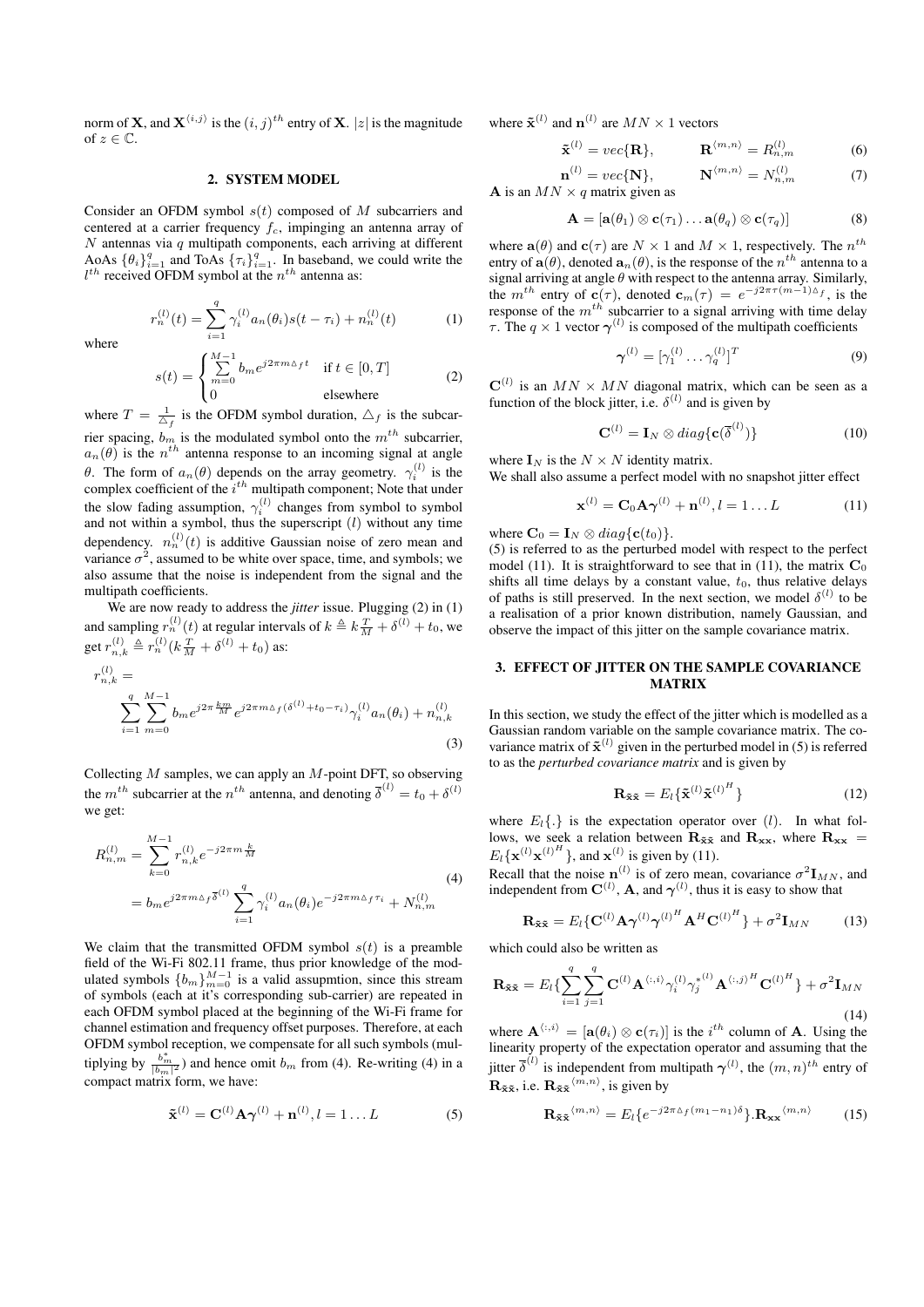where

$$
\mathbf{R}_{\mathbf{xx}}^{\langle m,n\rangle} = \sum_{i=1}^{q} \sum_{j=1}^{q} \mathbf{R}_{\gamma\gamma}^{\langle i,j\rangle} c_{m_1}(\tau_i + t_0) c_{n_1}^*(\tau_j + t_0)
$$
  
\n
$$
a_{m_2}(\theta_i) a_{n_2}^*(\theta_j) + \sigma^2 \mathbf{1}_{(m,n)}
$$
\n(16)

and

$$
\mathbf{R}_{\gamma\gamma}^{\qquad \quad (i,j)} = E_l \{ \gamma_i^{(l)} \gamma_j^{*^{(l)}} \} \tag{17}
$$

 $1_{(m,n)}$  is the dirac-delta function which returns 1 if  $m = n$  and zero otherwise. The indices  $m_1$ ,  $n_1$ ,  $m_2$ , and  $n_2$  are given as

$$
\begin{cases}\nm_1 = m - \lfloor \frac{m-1}{M} \rfloor M \\
n_1 = n - \lfloor \frac{n-1}{M} \rfloor M \\
m_2 = \lfloor \frac{m-1}{M} \rfloor + 1 \\
n_2 = \lfloor \frac{n-1}{M} \rfloor + 1\n\end{cases} (18)
$$

 $|x|$  denotes the floor operator of a real number x. Rewriting (17) is a compact form, we have

$$
\mathbf{R}_{\tilde{\mathbf{x}}\tilde{\mathbf{x}}} = \mathbf{\Upsilon} \odot \mathbf{R}_{\mathbf{x}\mathbf{x}} \tag{19}
$$

 $\Upsilon$  is an  $MN \times MN$  matrix given by  $\Upsilon = J_N \otimes T$ , where  $J_N$  is the all-ones square matrix of size N and T is an  $M \times M$  Toeplitz matrix given by  $\mathbf{T}^{\langle m,n\rangle} = E_l \{ e^{-j2\pi \Delta_f (m-n)\delta^{(l)}} \}$ . Now, we follow the assumption that all jitter realisations  $\{\overline{\delta}^{(l)}\}_{l=1}^L$  are drawn from a Gaussian distribution of mean  $t_0$  and a variance  $\sigma_{\delta}^2$ , but since  $\overline{\delta}^{(l)}$  =  $\delta^{(l)}$  + t<sub>0</sub> and t<sub>0</sub> was explicitly included in the perfect covariance matrix  $\mathbf{R}_{\mathbf{x}\mathbf{x}}$  in (16), we shall base our work on the centered Gaussian δ which has zero mean and variance  $\sigma_{\delta}^2$ , i.e.

$$
\delta \sim \mathcal{N}(0, \sigma_{\delta}^2) \tag{20}
$$

For any real number  $\alpha$ , we have the following

$$
E\{e^{j\alpha\delta}\} = \frac{1}{\sqrt{2\pi\sigma_{\delta}^2}} \int_{-\infty}^{+\infty} e^{j\alpha\delta} e^{-\frac{\delta^2}{2\sigma_{\delta}^2}} d\delta = e^{-\frac{\alpha^2 \sigma_{\delta}^2}{2}} \qquad (21)
$$

Equation  $(21)$  tells us that **T** is now a symmetric Toeplitz matrix. Denoting  $\alpha_k = 2\pi \Delta_f |k|$  for any integer k, we can now say that

$$
\mathbf{T}^{\langle m,n\rangle} = H(\alpha_{|m-n|})\tag{22}
$$

where

$$
H(\alpha_k) = e^{-\frac{\alpha_k^2 \sigma_0^2}{2}} \tag{23}
$$

The number of largest eigenvalues of the sample covariance matrix is a good estimate of the number of multipath components in the case of non-coherent multipath components and sufficiently high Signalto-Noise-Ratio (SNR), since  $rank(AR_{\gamma\gamma}A^{H}) = q$ . In our case, where jitter is present, the sample covariance matrix is element-wise multiplied by  $\Upsilon$ , thus the number of largest eigenvalues of  $R_{\tilde{x}\tilde{x}}$  depends on the rank of  $\Upsilon \odot \mathbf{AR}_{\gamma\gamma} \mathbf{A}^H$ . Using the fact that the rank of a Hadamard product of two matrices is bounded above by the product of their ranks [9] and that  $rank(\Upsilon) = M$ , then unfortunately, the rank of the Perturbed covariance matrix would be

$$
rank(\Upsilon \odot \mathbf{AR}_{\gamma\gamma}\mathbf{A}^H) \le qM \tag{24}
$$

Equation (24) tells us that there is an ambiguity in detecting the number of sources, since the rank of  $\Upsilon \odot AR_{\gamma\gamma} A^H$  is upper bounded by  $qM$ . Before we continue the analysis, since the matrices involved are of size  $MN \times MN$ , we shall denote  $\mathbf{B}_{(i,j)}$ , for **B** of size  $MN \times MN$ , to be

$$
\mathbf{B} = \begin{pmatrix} \mathbf{B}_{\langle 1,1 \rangle} & \cdots & \mathbf{B}_{\langle 1,N \rangle} \\ \vdots & \ddots & \vdots \\ \mathbf{B}_{\langle N,1 \rangle} & \cdots & \mathbf{B}_{\langle N,N \rangle} \end{pmatrix}
$$
(25)

where each  $\mathbf{B}_{\langle i,j \rangle}$  block matrix is of size  $M \times M$ , or in other words

$$
\mathbf{B}^{\langle m,n\rangle} = \mathbf{B}^{\langle m_1+m_2M,n_1+n_2M\rangle} = \mathbf{B}^{\langle m_1,n_1\rangle}_{\langle m_2,n_2\rangle}
$$
 (26)

Consider the following function

$$
F^{\mathbf{B}}(k) = \frac{1}{2(M-k)N^2} \sum_{\substack{|m_1 - n_1| = k \\ m_2 = 1 \dots N \\ n_2 = 1 \dots N}} |\mathbf{B}_{\langle m_2, n_2 \rangle}^{(m_1, n_1)}| \tag{27}
$$

where  $k = 1...M - 1$ . For a given k, the function  $F^{\mathbf{B}}(k)$  averages up the magnitudes of the  $k^{th}$  sub and super diagonals of the block matrices  $\mathbf{B}_{\langle m_2,n_2\rangle}$ . Note that the number of entries found in the  $k^{th}$  sub and super diagonals of any  $\mathbf{B}_{(m_2,n_2)}$  block matrix of **B** is  $2(M-k)$ . Therefore, the total number of entries found in the  $k^{th}$  sub and super diagonals over the values of  $m_2$  and  $n_2$  is  $2(M - k)N^2$ , which is the normalisation factor in (27). It is now easy to see that

$$
F^{\mathbf{R}_{\tilde{\mathbf{x}}\tilde{\mathbf{x}}}}(k) = H(\alpha_k) F^{\mathbf{R}_{\mathbf{x}\mathbf{x}}}(k)
$$
 (28)

### 4. JITTER ESTIMATION/COMPENSATION

### 4.1. Simple Least Squares Estimate

In this section, we estimate  $H(\alpha_k)$  in (28). Taking log on both sides, we get:

$$
log(F^{\mathbf{R}_{\tilde{\mathbf{x}}\tilde{\mathbf{x}}}}(k)) = -\frac{\alpha_k^2 \sigma_\delta^2}{2} + log(F^{\mathbf{R}_{\mathbf{x}\mathbf{x}}}(k))
$$
 (29)

Again  $F^{\mathbf{R}_{\mathbf{xx}}}(k)$  is approximated to be almost invariant. It does fluctuate over different values of  $k$  but for the sake of simplicity, we assume it constant, i.e.  $F^{\mathbf{R}_{\mathbf{xx}}}(k) = F^{\mathbf{R}_{\mathbf{xx}}}$ . Under this assumption, we re-write (29) as

$$
\mathbf{f} = \mathbf{P}\mathbf{g} \tag{30}
$$

where f is an  $(M - 1) \times 1$  vector given by

$$
\mathbf{f} = [log(F^{\mathbf{R}_{\tilde{\mathbf{x}}\tilde{\mathbf{x}}}}(1)), \dots, log(F^{\mathbf{R}_{\tilde{\mathbf{x}}\tilde{\mathbf{x}}}}(M-1))]^{T}
$$
(31)

and **P** is an  $(M - 1) \times 2$  matrix

$$
\mathbf{P}^{\langle:,1\rangle} = \left[-\frac{\alpha_1^2}{2}, \dots, -\frac{\alpha_{M-1}^2}{2}\right]^T
$$
 (32a)

$$
\mathbf{P}^{\langle \cdot, 2 \rangle} = [1, \dots, 1]^T \tag{32b}
$$

g is given by a  $2 \times 1$  vector

$$
\mathbf{g} = [\sigma_{\delta}^2, F^{\mathbf{R}_{\mathbf{xx}}}]^T
$$
 (33)

We can now apply Least Squares (LS) to estimate g as

$$
\hat{\mathbf{g}} = \underset{\mathbf{g}}{\arg\min} \|\mathbf{f} - \mathbf{P}\mathbf{g}\|_2^2 \tag{34}
$$

The solution of (34) is

$$
\hat{\mathbf{g}} = (\mathbf{P}^{H}\mathbf{P})^{-1}\mathbf{P}^{H}\mathbf{f}
$$
 (35)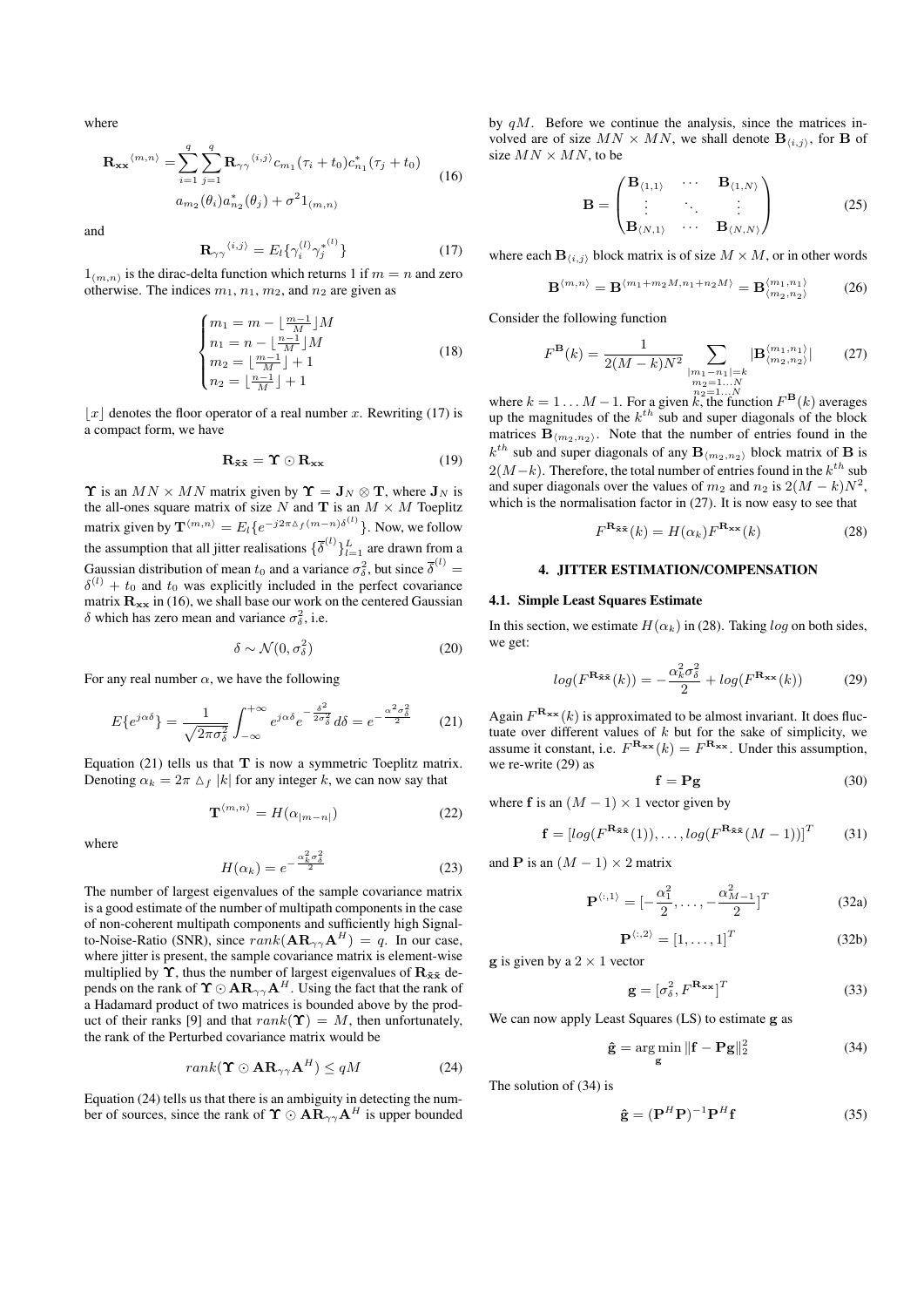

Fig. 5: 2D-MUSIC spectrum us-Fig. 6: 2D-MUSIC spectrum us-Fig. 7: 2D-MUSIC spectrum using  $\mathbf{R}_{\mathbf{xx}}$ . ing  $\mathbf{R}_{\tilde{\mathbf{x}}\tilde{\mathbf{x}}}$ . ing  $\hat{\mathbf{R}}_{\mathbf{xx}}$ .

So, the first entry of  $\hat{g}$  gives an estimate of  $\sigma_{\delta}^2$ , i.e.  $\hat{\sigma}_{\delta}^2$ . In the next section, we shall see, through simulations, that the function  $F^{\mathbf{R}_{\mathbf{xx}}}(k)$  that processes the entries of the perfect covariance matrix  $\mathbf{R}_{\mathbf{xx}}$  is somehow invariant over k, although it does fluctuate, and that

the function  $F^{\textbf{R}_{\tilde{\textbf{x}}\tilde{\textbf{x}}}}(k)$  follows the behavior of  $H(\alpha_k) = e^{-\frac{\alpha_k^2 \sigma_2^2}{2}}$ , and thus we could estimate  $H(\alpha_k)$  by searching for the appropriate value  $\sigma_{\delta}^2$  which best fits  $H(\alpha_k)$ , or equivalently  $F^{\mathbf{R}_{\tilde{\mathbf{x}}\tilde{\mathbf{x}}}}(k)$ . So, we do the following: (Algorithm 1)

*Step 1.* Compute the perturbed sample covariance matrix  $\mathbf{R}_{\tilde{\mathbf{x}}\tilde{\mathbf{x}}}$ .

*Step 2.* Compute its corresponding function  $F^{\mathbf{R}_{\tilde{\mathbf{x}}\tilde{\mathbf{x}}}}(k)$  using (27).

*Step 3*. Calculate  $\hat{\sigma}_{\delta}^2$  using (31), (32a), (32b), (33), (35).

*Step 4.* Knowing  $\hat{\sigma}_{\delta}^2$ , compute  $H(\alpha_k)$  by (23).

*Step 5.* Compensate  $\Upsilon$  in (19) by multiplying every entry of  $\mathbf{R}_{\tilde{\mathbf{x}}\tilde{\mathbf{x}}}$ with its appropriate value  $H^{-1}(\alpha_k)$ , according to (22), and get an estimate of  $\mathbf{R}_{\mathbf{x}\mathbf{x}}$ , denoted hereby as  $\hat{\mathbf{R}}_{\mathbf{x}\mathbf{x}}$ .

### 4.2. Jitter Estimation based on Negative Eigenvalues

Let  $\bar{\sigma}_{\delta}^2$  denote the true value of  $\sigma_{\delta}^2$ . For the sake of notation, we shall consider a single-antenna case, i.e.  $N = 1$  (The following argument could be extended to the multi-antenna case). Now given  $\mathbf{R}_{\tilde{\mathbf{x}}\tilde{\mathbf{x}}}$ , we shall try to retrieve  $\mathbf{R}_{\mathbf{x}\mathbf{x}}$  by pre-Hadamard multiplication of  $\mathbf{R}_{\tilde{\mathbf{x}}\tilde{\mathbf{x}}}$  in order to cancel out the matrix T (or  $\Upsilon$  for  $N > 1$ ). In other words, span  $\check{\sigma}_{\delta}^2 \in [0, S]$  (where S is the upperbound of the search and  $\bar{\sigma}_{\delta}^2 \in [0, S]$ ) till the smallest eigenvalue of the sample covariance matrix is negative, i.e.

$$
\breve{\mathbf{R}}_{\tilde{\mathbf{x}}\tilde{\mathbf{x}}} = \breve{\mathbf{T}} \odot \mathbf{R}_{\mathbf{x}\mathbf{x}} \tag{36}
$$

where  $\check{\mathbf{T}}^{\langle m,n\rangle} = e^{(m-n)^2\alpha^2\epsilon}$  and  $\epsilon = \frac{\check{\sigma}_\delta^2 - \bar{\sigma}_\delta^2}{2}$  and  $\alpha = 2\pi\Delta_f$ . Let  $\lambda_1 \geq \ldots \geq \lambda_M$  and  $\lambda_1 \geq \ldots \geq \lambda_M$  denote the eigenvalues of  $\mathbf{R}_{\mathbf{x}\mathbf{x}}$  and  $\check{\mathbf{R}}_{\tilde{\mathbf{x}}\tilde{\mathbf{x}}}$ , respectively. Also, let  $\mathbf{u}_1 \dots \mathbf{u}_M$  and  $\check{\mathbf{u}}_1 \dots \check{\mathbf{u}}_M$ denote their corresponding eigenvectors.

We will base our discussion on 3 cases:

*Case 1:* If  $\epsilon \leq 0$ , then  $\check{\mathbf{T}}$  is a symmetric Toeplitz with negative exponents, and thus a positive definite matrix.  $\mathbf{R}_{\mathbf{x}\mathbf{x}}$  is a positive semi-definite matrix due to the fact that it is a covariance matrix. It is well known that the Hadamard product of two positive semi-definite matrices is also positive semi-definite [9]. Therefore

 $\check{\mathbf{R}}_{\tilde{\mathbf{x}}\tilde{\mathbf{x}}}$  is positive semi-definite, i.e.  $\check{\lambda}_M \geq 0$ . Note that (24) tells us that there is no need that  $\check{\lambda}_1 \dots \check{\lambda}_q$  are the only large eigenvalues as the rank is no more  $q$  but could be much more than that, but  $trace\{\tilde{\mathbf{R}}_{\tilde{\mathbf{x}}\tilde{\mathbf{x}}}\} = trace\{\mathbf{R}_{\mathbf{x}\mathbf{x}}\}$  which implies that the signal eigenvalues  $\check{\lambda}_1 \dots \check{\lambda}_q$  tend "to leak" onto the noise ones  $\check{\lambda}_{q+1} \dots \check{\lambda}_M$ .

*Case 2:* If  $\epsilon$  is in the neighborhood of 0, we can expand the entries of the matrix  $\check{\mathbf{T}}$  using Taylor series. Thus in the neighborhood of 0, we have

$$
\breve{\mathbf{R}}_{\tilde{\mathbf{x}}\tilde{\mathbf{x}}} = \mathbf{R}_{\mathbf{x}\mathbf{x}} + \epsilon \alpha^2 \mathbf{D} \odot \mathbf{R}_{\mathbf{x}\mathbf{x}} \tag{37}
$$

where  $\mathbf{D}^{\langle m,n\rangle} = (m-n)^2$ . Now, with (37) in hand, and knowing that  $\epsilon \alpha^2$  is small and  $\mathbf{R}_{\mathbf{x}\mathbf{x}}$  and  $\mathbf{D} \odot \mathbf{R}_{\mathbf{x}\mathbf{x}}$  are Hermitian, then following [10], we can approximate  $\lambda_M$  as a linear equation of  $\lambda_M$ , namely

$$
\breve{\lambda}_M = \lambda_M + \epsilon \alpha^2 \mathbf{u}_M^H \mathbf{D} \odot \mathbf{R}_{\mathbf{x}\mathbf{x}} \mathbf{u}_M \tag{38}
$$

Knowing that  $D = (\mathbf{v} \odot \mathbf{v})\mathbf{1}^H + \mathbf{1}(\mathbf{v} \odot \mathbf{v})^H - 2\mathbf{v}\mathbf{v}^H$  where 1 is the all-ones  $M \times 1$  vector and  $\mathbf{v} = [1 \dots M]^T$ , we get

$$
\mathbf{u}_M^H \mathbf{D} \odot \mathbf{R}_{\mathbf{x}\mathbf{x}} \mathbf{u}_M = \sum_{i=1}^q \lambda_i \mathbf{u}_M^H \{ \mathbf{u}_i (\mathbf{u}_i \odot \mathbf{v} \odot \mathbf{v})^H
$$
  
+  $(\mathbf{u}_i \odot \mathbf{v} \odot \mathbf{v}) \mathbf{u}_i^H - 2 (\mathbf{u}_i \odot \mathbf{v}) (\mathbf{u}_i \odot \mathbf{v})^H \} \mathbf{u}_M$   
=  $-2 \sum_{i=1}^q \lambda_i |\mathbf{u}_M^H (\mathbf{u}_i \odot \mathbf{v})|^2 \le 0$ 

(39) where we used the fact that eigenvectors of a Hermitian matrix are orthogonal, i.e.  $\mathbf{u}_i^H \mathbf{u}_j = 1_{i,j}$ . If we assume  $\lambda_{q+1} = \ldots = \lambda_M =$ 0, then  $\lambda_M \leq 0$  (using (38) and (39)), otherwise when  $\lambda_{q+1}$  =  $\ldots = \lambda_M = \sigma^2$ , then  $\lambda_M \leq \sigma^2$ . Note that  $\lambda_M$  is also decreasing with respect to increasing  $\epsilon$  at the neighborhood of 0.

*Case 3:* Intuitively speaking, the entries of the first row of  $\tilde{R}_{\tilde{x}\tilde{x}}$ are the values of a correlation sequence, which should be bounded above in magnitude by the first element  $\check{R}^{(1,1)}_{\tilde{\mathbf{x}}\tilde{\mathbf{x}}}$ . This is not valid anymore as  $\epsilon$  grows large, because this growth amplifies the off-diagonal elements too much that they are no longer bounded in magnitude by the diagonal ones, and as a result  $\tilde{R}_{\tilde{x}\tilde{x}}$  looses definitness and therefore negative eigenvalues are always present.

So, we propose the following: (Algorithm 2)